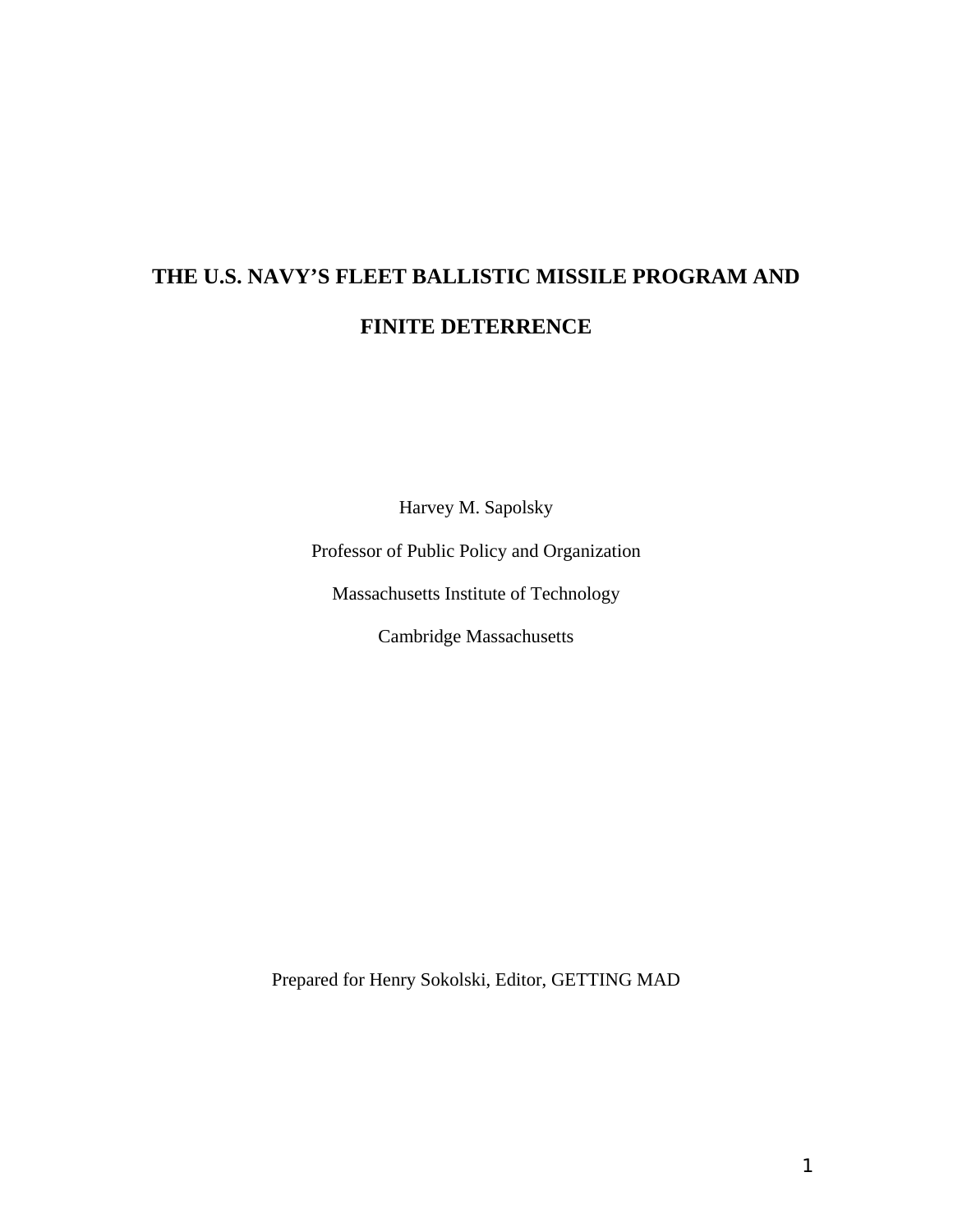# **THE U.S. NAVY'S FLEET BALLISTIC MISSILE PROGRAM AND FINITE DETERRENCE**

 In their earliest incarnation Submarine Launched Ballistic Missiles (SLBMs) were the epitome of a Mutual Assured Destruction (MAD) strategy fully implemented in that they were second strike weapons that were mobile, invulnerable to enemy detection and destruction, and capable only of hitting soft urban/industrial targets. *Polaris* was the U.S. Navy's first SLBM. Given its limited accuracy, the *Polaris* could hit a Soviet city only if the city were big enough to make a miss unlikely. But technology, strategy and organizational opportunities change. There is little that is MAD in the *Trident* D-5, the Navy's current SLBM missile, because it is a very accurate system that is capable of destroying hardened missile silos and command bunkers.

 Targeting policies for American nuclear weapons are a product of nuclear weapon capabilities, national strategy, and organizational interests. These policies are established through a largely unguided bureaucratic search for what is technically feasible, what is militarily desirable, and what is politically acceptable regarding the potential use of nuclear weapons. But they are also the nation's deepest, most well-guarded secrets, and thus on some level knowable to only a handful of government insiders. The public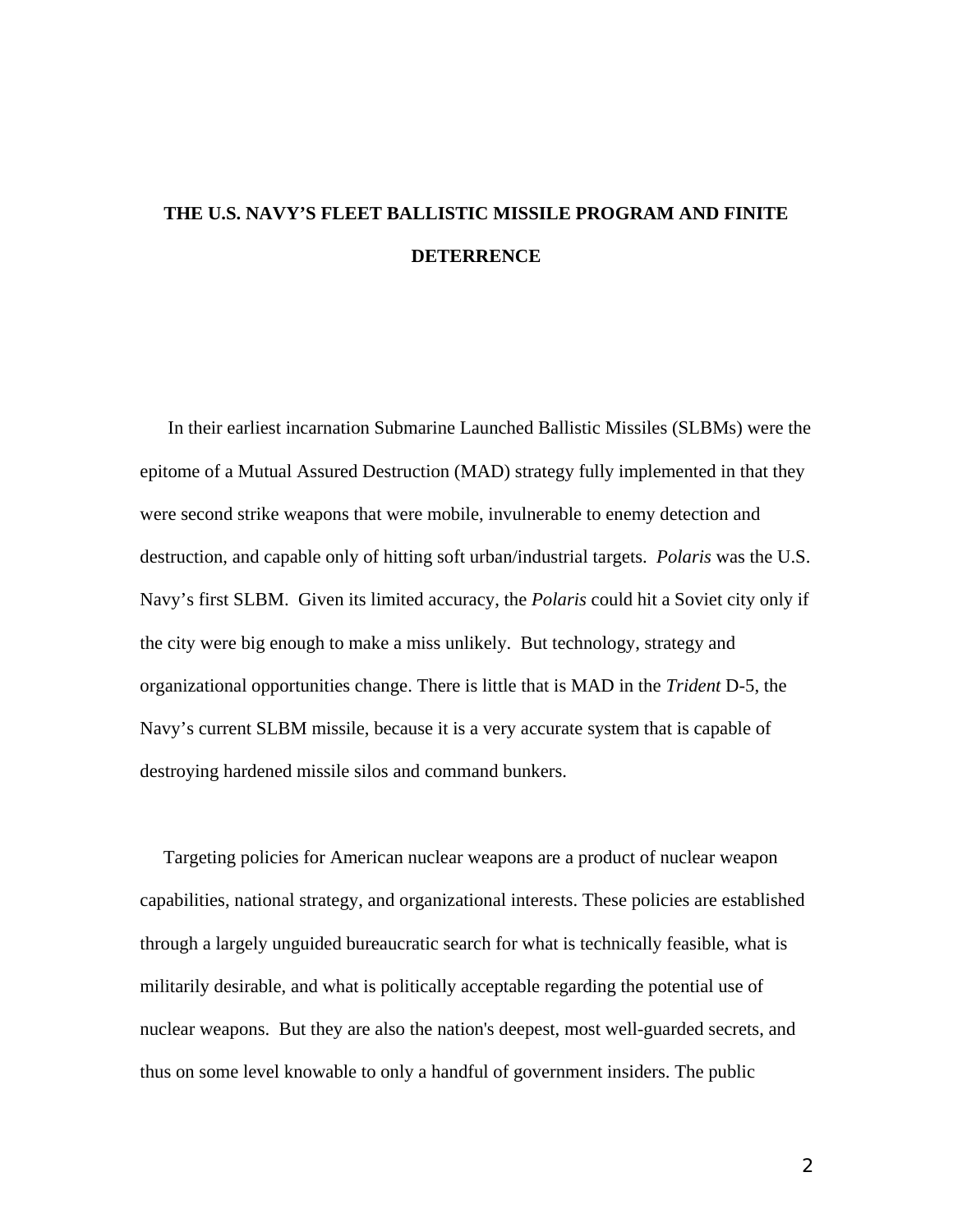expression of these policies may be made intentionally misleading so as to protect the real policies from prying eyes, foreign and domestic. We can infer about motivations and try to understand actions, but we may never fully know what was intended or achieved strategically for nuclear weapons.

 By any measure SLBMs were a significant innovation, affecting in important ways several dimensions of U.S. strategic policy. They helped kill as unneeded a vast bomber force (our own), helped save the Navy from being marginalized in the assignment of the nation's most vital security mission, and helped win the Cold War by making it impossible for the United States to lose. They also were largely unwanted both within and without the Navy. Civilians did not want the Navy to develop its own ballistic missile. The Air Force criticized the effort. The Army had to be pushed out of the way. And much of the Navy dreaded SLBMs.<sup>1</sup> Today SLBMs are the key component of our nuclear arsenal.<sup>2</sup>

#### The Difficult Road to *Polaris*

 The U.S. Navy had great difficulty gaining a significant role in the sponsorship of nuclear forces. The Navy had only minimum involvement in the project to develop the atomic bomb, the most important weapon advance to come out of the World War II. It also lacked a viable weapon platform with which to challenge the nuclear weapon dominance that the newly created Air Force had in the early years of the Cold War. And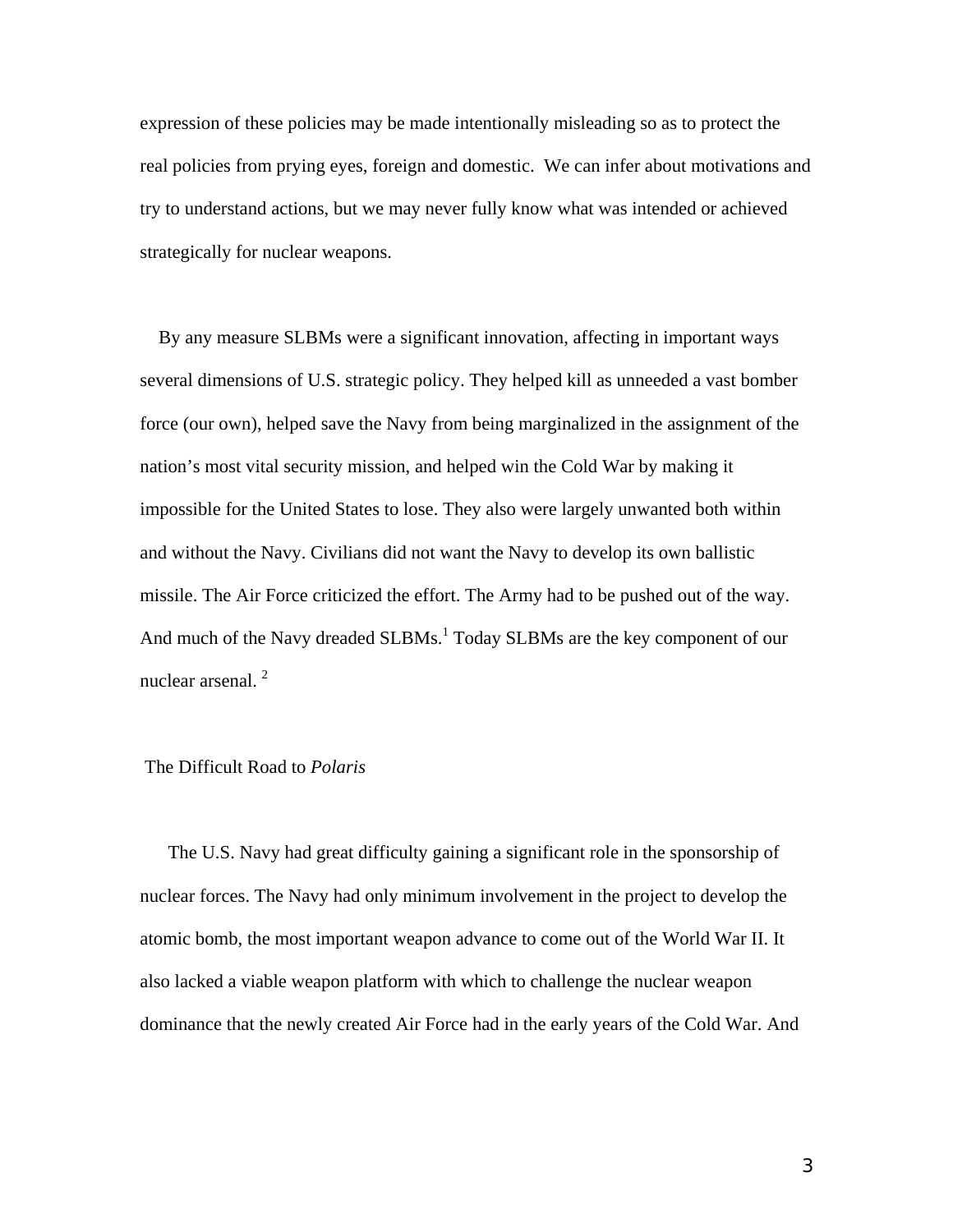it found that civilian officials had little interest in making the strategic mission competitive among the armed services.

 The Navy was essentially frozen out of the Manhattan Project, the bomb project, because of a conflict an admiral had with the scientists who were helping to organize the effort to mobilize civilian science for the World War II. As the war drew near, the scientists offered suggestions for ways to improve the Navy's anti-submarine capabilities through a committee of the National Research Council, but their ideas were rejected as superfluous by Rear Admiral Harold G. Bowen, who at the time was the technical aide to the Secretary of the Navy as well as head of the Naval Research Laboratory. Admiral Bowen told the scientists that the Navy already had a good plan to defeat the U-boats and, if they wanted to, they ought to put on uniforms. Offended, the scientists involved soon found an influential champion, Vannevar Bush, the key wartime advisor to President Roosevelt on science including the development of the atomic bomb. Bush saw to it that Admiral Bowen was relieved of his posts and given an unsatisfactory fitness report.<sup>[3](#page-17-2)</sup> When the time came to organize the atomic bomb project, Bush gave the task to the Army Corps of Engineers, even though the Navy in the form of the Naval Research Laboratory was already involved in atomic research. Bush justified this decision by saying that naval officers, and especially those associated with the Naval Research Laboratory, did not know how to work effectively with civilian scientists. $4$ 

 After the war the Navy sought a role in the delivery of nuclear weapons by building carriers big enough to launch and recover atomic bomb carrying aircraft, the so-called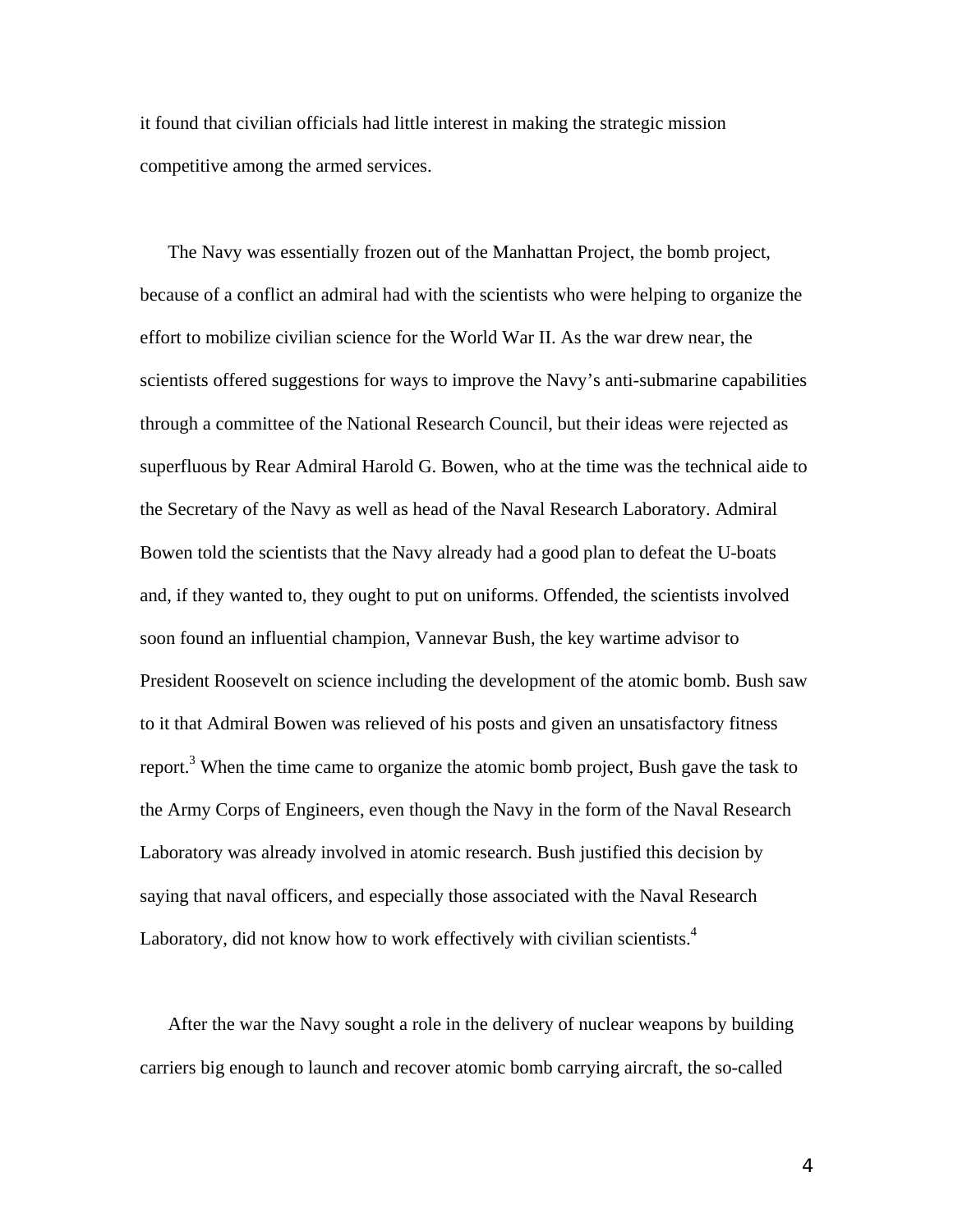super carriers.<sup>5</sup> The Truman administration in 1949, citing budget constraints, cancelled the program in favor of an increased investment in the Air Force's B-36 strategic bomber. When the Navy took its case for the carriers to the Congress and the public, including making unproven accusations about corruption by Air Force officials and the bomber's contractor, President Truman fired the Secretary of the Navy and the Chief of Naval Operations for insubordination in a scandal that became known as the Revolt of the Admirals.<sup>[6](#page-17-5)</sup>

 The Navy also did not fare well six years later when the Eisenhower administration reviewed available ballistic missile programs. President Eisenhower's concern about winning the race to build strategic missiles was tempered by his fear that a prolonged mobilization of American society for the Cold War, as it seemed likely, might permanently harm the economy and create a garrison state unless weapon acquisition costs were limited[.7](#page-17-6) Three Air Force projects (*Atlas, Titan*, and *Thor*) and one Army project (*Jupiter*) were given priority development approval. The best the Navy could do was to team with the Army to develop a sea-based version of the *Jupiter* intermediate range ballistic missile.  $8$  Given that the Navy wanted to use submarines as the launching platform for its ballistic missile, a teaming effort with the Army seemed quite undesirable from the Navy's point of view. The Jupiter missile was both big and liquid-fueled. A big missile meant that few could be carried on a single submarine and that they would be difficult to launch. As later demonstrated in several Soviet disasters, volatile liquid fuels sloshing about on a submarine can create very dangerous conditions.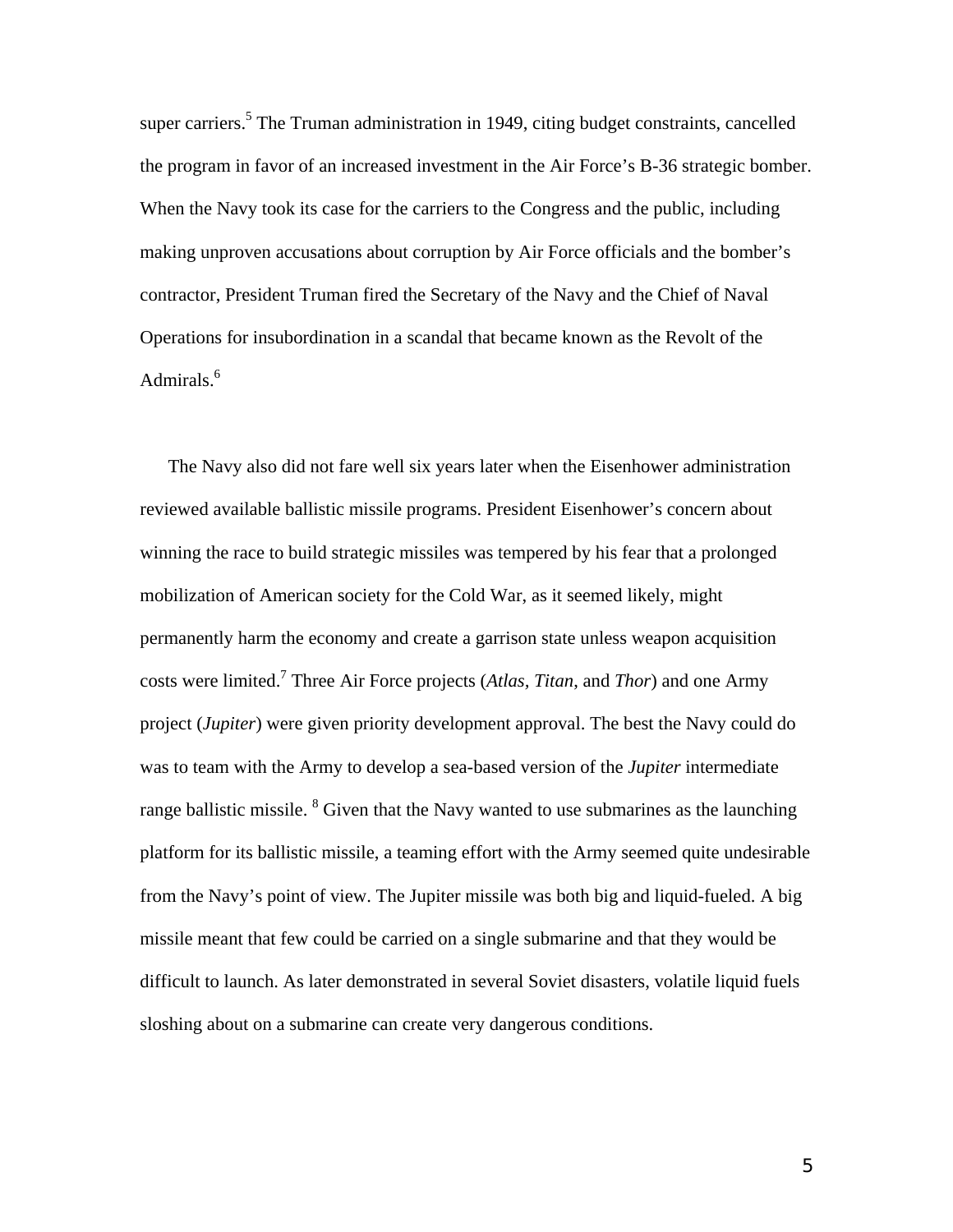Missile advocates within the Navy wanted their own program, one to develop a small, solid-fueled rocket. Studies showed that such a system was feasible provided expected advances occurred in several technologies including the design of smaller nuclear warheads.<sup>9</sup> But because the Eisenhower administration was determined for budgetary reasons to limit the number of priority ballistic missile programs to four, the only way the Navy could gain approval for an independent development project was to do in the Army. The Navy soon did just that by voting with the Air Force in the Joint Chiefs of Staff to prevent the Army from having an independent requirement for a strategic missile. The Air Force saw the Army rather than the Navy as potentially the most difficult rival for the strategic mission. Once the Navy withdrew from the Jupiter program, the Army's missile effort lost its status as a priority project. In its place, the Navy was given approval for accelerated development of the solid-fueled *Polaris* missile and its associated submarine system. Approval came in 1956. Four years later the first *Polaris* armed nuclear submarine went to sea. $10$ 

 The Navy took a risk in continuing to pursue the strategic mission. Some naval officers thought the Air Force was destined to dominate in ballistic missiles just as the Air Force had in aircraft delivered nuclear weapons. It was better, they believed, for the Navy to concentrate on conventional forces. Avoiding the competition for the strategic mission would avoid another political defeat. Admiral Arleigh Burke, the Chief of Naval Operations during the *Polaris* decision, however, thought that the Navy had to be involved in the development of ballistic missiles and gain part of the strategic mission if it wanted to protect its share of the defense budget and protect its conventional warfare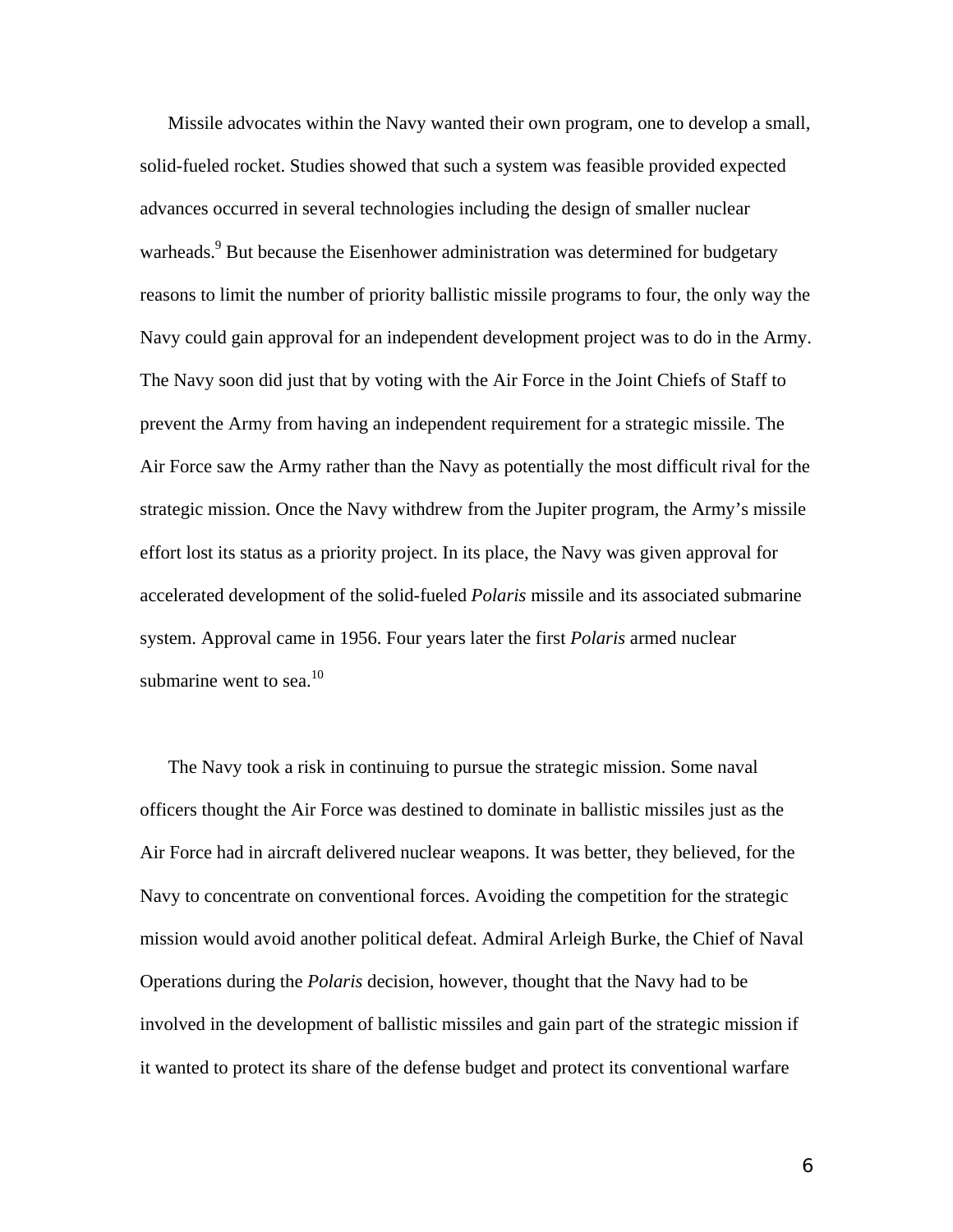role. Burke, right on so many other issues, may have been wrong on this one because much of the program's initial costs came out of the Navy's base budget. In any case, the nation benefited from his bureaucratic miscalculation.<sup>[11](#page-17-10)</sup>

 Not surprisingly because of these internal fears, Fleet Ballistic Missile (FBM) proponents initially looked back at the U.S. Navy almost as much as they focused on the growing nuclear arms race with the Soviet Union in their statements about *Polaris*' deployment and purpose. Although they were totally committed to submarine basing for *Polaris*, they tried to reassure others in the Navy that opportunities for them were not being totally closed off. Thus, the initial design of the FBM system included provisions to place *Polaris* launch tubes on surface ships - aircraft carriers and cruisers specifically as well as submarines.<sup>12</sup> This way, the major elements of the conventional navy could have a possible strategic role. Spreading *Polaris* missiles across the fleet might not be their best or most likely outcome, but such plans potentially could be used to justify the purchase of conventional forces in a policy environment that seemed certain to favor more strategic investments at the expense of conventional warfare investments.

#### Defending *Polaris*

 Keeping the *Polaris* program viable in Washington's competitive budgetary environment meant that the Navy had to devise effective supporting arguments as well as effective development strategies. The U.S. was going to build ballistic missiles, but not necessarily *Polaris* missiles. Just as the Jupiter missile could be pushed aside so could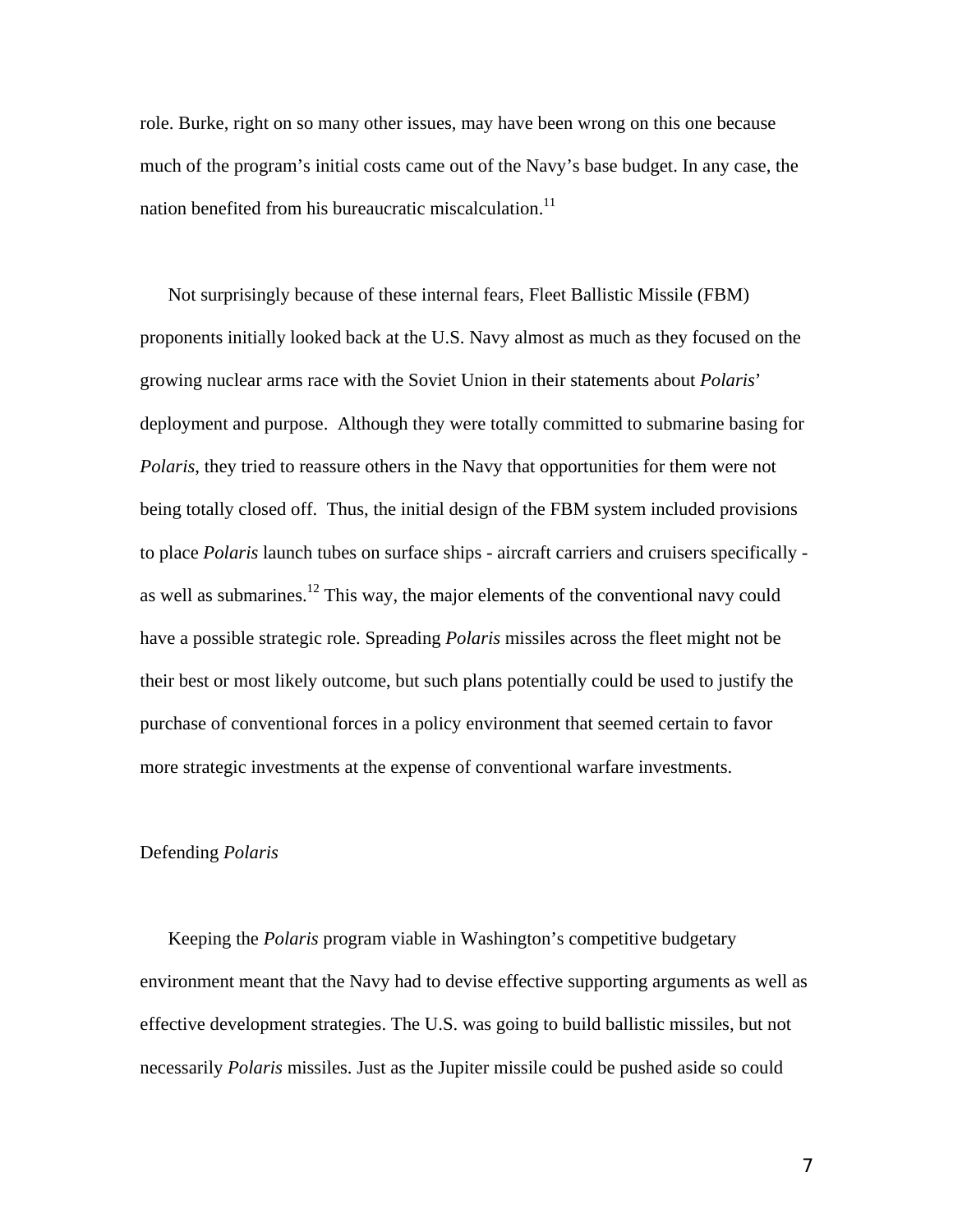*Polaris*. The Eisenhower administration sought to impose budget ceilings on the military in order to limit the impact the Cold War mobilization was having on the American economy.<sup>13</sup> Submarines are not cheap. The cost of putting an equivalent payload at sea was initially estimated to be four times that of a land based force.<sup>14</sup> If the Navy had not offered a persuasive case for its FBM Program, the Navy's formal name for its submarine launched ballistic missile system, Air Force ballistic missile programs would have been preferred to what could easily have been viewed as the Navy's wasteful duplicating effort to gain a share of the strategic mission.

 *Polaris* was built primarily on arguments that stressed the Navy system's unique contributions to national security. Ballistic missiles, whatever their basing modes, were certain to be targets for enemy nuclear weapon attacks because of the threat they posed to an opponent. The blast and fallout effects of these attacks could be devastating to civilian populations and vital national infrastructure. Sea-basing, FBM advocates stressed took missile targets away from American shores, reducing the damage that an attack could inflict on the American homeland. Thus, the FBM system was sold in part on its unique damage limitation feature.<sup>15</sup>

 Submarine basing has particular advantages for strategic systems, not the least of which is that submarines are extremely difficult for opponents to counter. Submarines are mobile, stealthy platforms that are hard to locate and track.<sup>16</sup> Nuclear-powered ones can stay submerged for months at a time. Defenders must be able to identify, follow and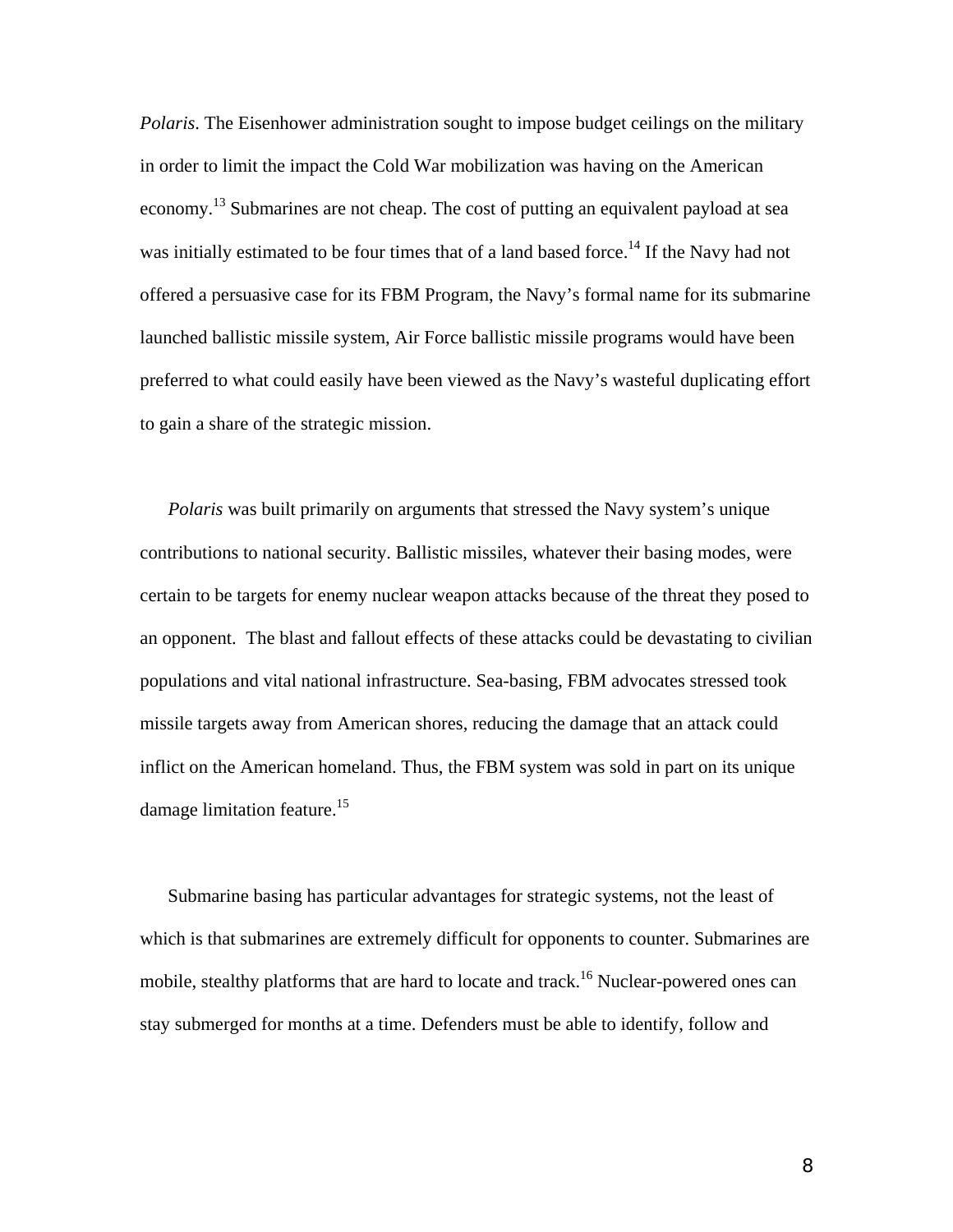destroy missile carrying submarines in literally millions of square miles of ocean, much of which is likely to be patrolled by U.S. warships and aircraft.

 Oskar Morgenstern, the great nuclear strategist, described the Navy's position succinctly and positively in 1960, writing: "The United States can make its force invulnerable by hardening….But this has the simple consequence that these sites will come under correspondingly heavier attack…Indeed, we must go further and place the major part of the retaliatory force outside our country…on the vast expanse of the world's oceans, in fact under the waters. We then combine through the use of nuclearpowered, missile-firing *Polaris* submarines the tremendous advantages of mobility with invisibility; and we can distribute individual units randomly, thereby making surprise attack on any substantial part of that force impossible."<sup>[17](#page-17-16)</sup>

 The survivability of the system was also described as an advantage because it meant *Polaris* was unlikely to be viewed by the Soviets as a first strike weapon. A more vulnerable system could cause the Soviets to fear that it would be used preemptively and therefore could provoke their own preemption. Lurking safely in the depths, *Polaris* was the assured retaliation for an attack against the United States that underlay the mutual assured destruction doctrine and was vigorously promoted as such by some of its early naval advocates.<sup>18</sup>

 Even the technical limits imposed by submarine basing of *Polaris* were used to promote the FBM system. Accurate targeting of a ballistic missile requires accurate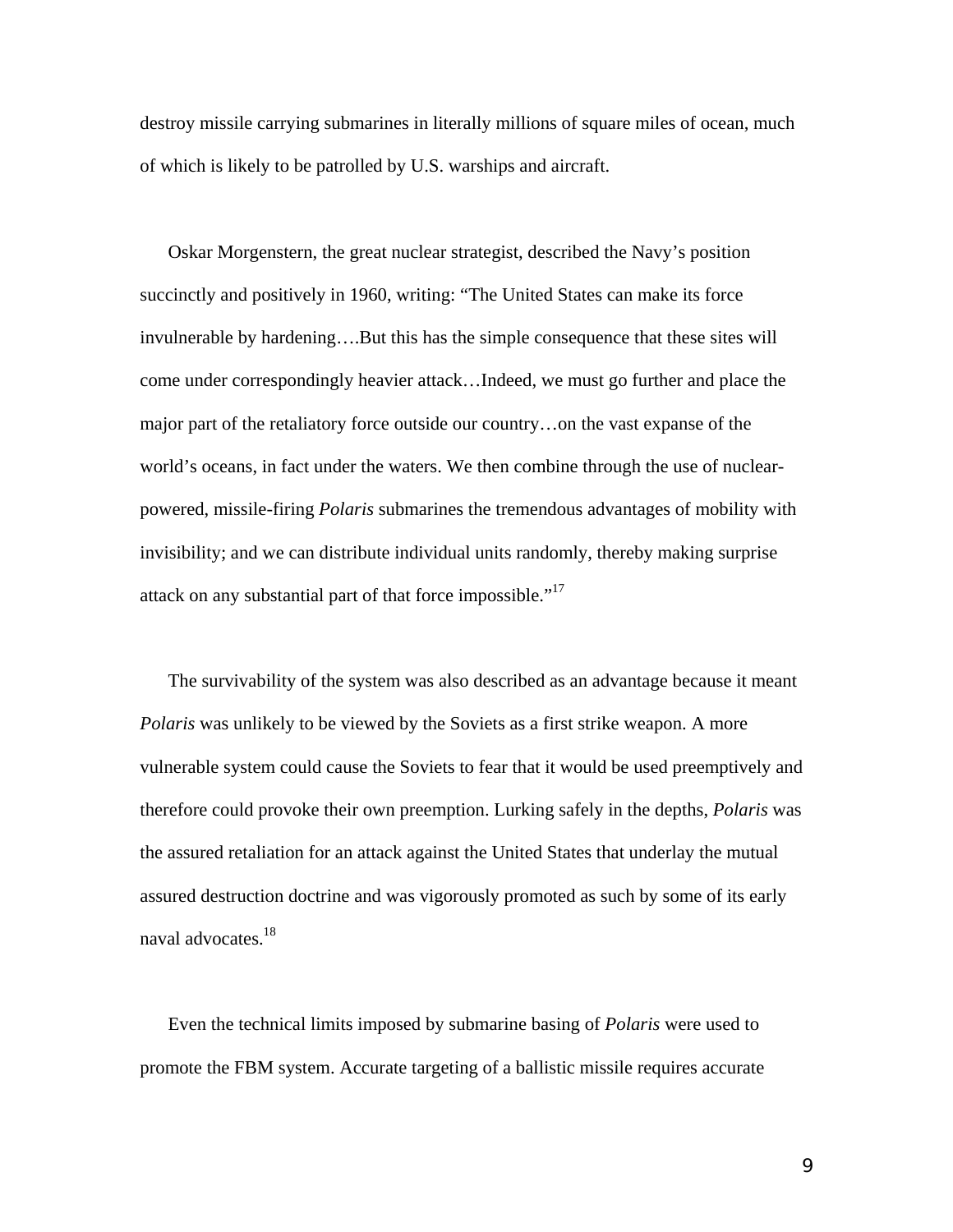information about its precise launch point as well as the location of its target. Although improvements were made, navigation at sea was an imprecise science when *Polaris* was being developed. At that time, missile guidance systems could not compensate for the inevitable errors. Also communication with submerged submarines was very difficult, ruling out the close coordination required for preemptive attacks.<sup>19</sup> Taken together the accuracy limits and the communications problems meant that *Polaris* was inherently a second strike weapon.[20 R](#page-17-19)ather than a limitation, the retaliatory nature of *Polaris* was described as a strategic virtue. *Polaris*, the argument went, would help stabilize the arms race by its inability to do disarming attacks.

 As a retaliatory system, FBM could be finite in scale and thus limited in cost. Proponents argued that this would free resources that conventional forces (especially the rest of the Navy) needed to meet likely Soviet inspired global probes that sought to extend the Cold World competition into other arenas.<sup>21</sup> This assertion helped reassure skeptics in the Navy who worried that the expanding strategic forces would absorb most of the service's budget and officer promotion opportunities as they were already doing within the Air Force. Staking out the retaliatory position signaled that the *Polaris* proponents had moderate ambitions. It also helped avoid continuing investments in strategic counterforce systems, such as the Air Force promoted, which fueled a wasteful arms race with no upper bounds.<sup>[22](#page-17-21)</sup> *Polaris* made nuclear deterrence finite both in terms of its impact on the Navy and its impact on society.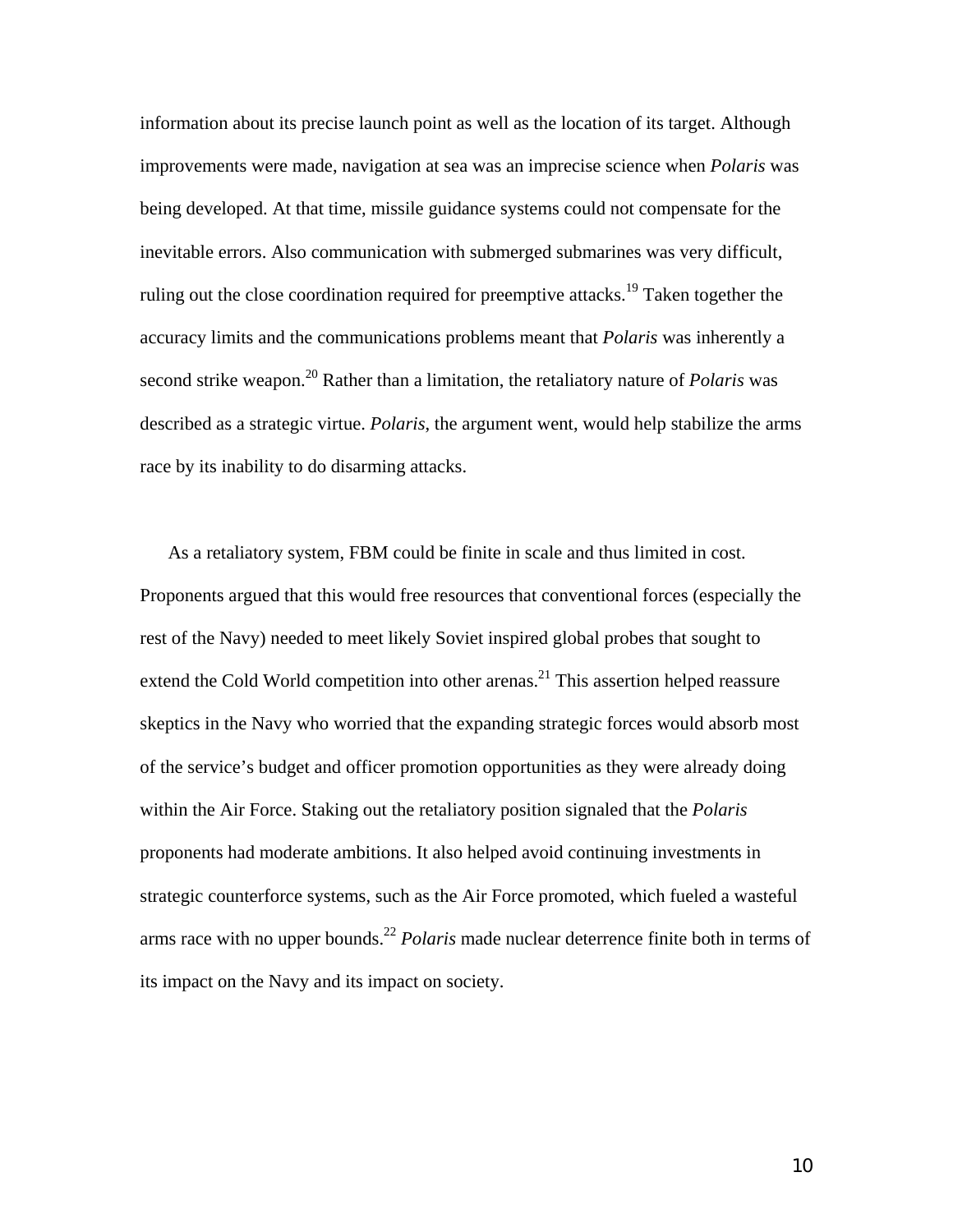As America's ultra secure second strike, its invulnerable deterrent, the *Polaris* system was a significant constraint on Soviet nuclear aggression. If the Soviets wished to counter it at sea, they would be forced to build a navy of a scale to rival that of the U.S.. The resources required to do effective antisubmarine warfare were vast, especially against a technologically advanced opponent like the U.S.. Moreover, the Soviet Union, because of its geographic isolation from the sea, was at a particular disadvantage in any attempt to counter directly the *Polaris* threat. Pushing *Polaris* could push the Soviets financially, and certainly might entice them to allocate resources away from building and defending their own strategic forces.<sup>[23](#page-17-22)</sup>

### Technology and Morality

 During public debates about the relative merits of buying Super Carriers versus the B-36 bombers, naval officers raised questions about the morality of the Air Force position. By advocating the deployment of the B-36, they argued that the Air Force was advocating killing civilians because the B-36 would not be able to deliver bombs accurately. The B-36 would repeat the city destroying attacks of the World War II, but this time the near random devastation of strategic bombing would be greater because the B-36 would be dropping nuclear bombs. The intentional targeting of civilians, which a B-36 raid necessarily would be, they noted, was immoral and harmful to national interest. In contrast naval aircraft attacking from the new carriers would be fighter-bombers capable of striking military targets with some precision.<sup>24</sup> Naval officers did not mention that the Navy wanted the Super Carriers to launch larger aircraft needed for nuclear strikes of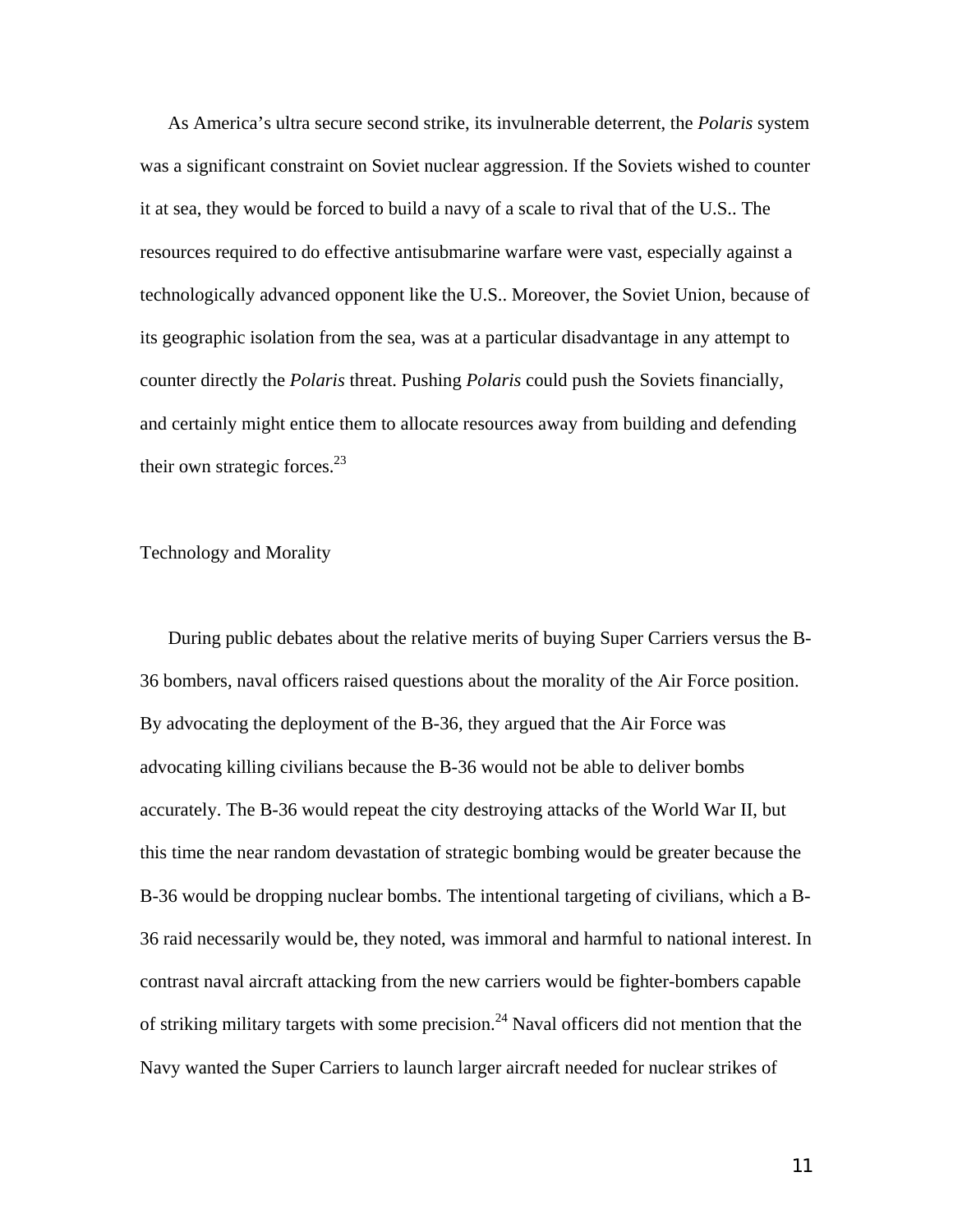their own which were likely to cause considerable civilian casualties as collateral damage.<sup>[25](#page-17-24)</sup>

 But because *Polaris* like all early ballistic missiles was a city killer by necessity, naval officers advocating the development of the *Polaris* had to ignore the moral objections to city attacks that the Navy made in the debate over the Super Carrier. To be sure, they cited *Polaris*' potential for attacking military targets, specifically mentioning submarine pens and airfields, but this was in part to justify an independent naval requirement for a nuclear weapon delivery system and in part to mollify critics within the Navy who preferred conventional capabilities.<sup>26</sup> The serious discussion of targets for *Polaris* quickly turned to the list of Soviet urban/industrial targets, cities and civilians.

 The retaliatory /deterrent aspects of *Polaris* were more than acknowledged, they were championed. The moral arguments were reversed. With *Polaris* it was virtuous to threaten the annihilation of civilian populations because the ability to cause such destruction would prevent war, not expand it.<sup>27</sup> *Polaris*, the invulnerable deterrent, would be the most effective way to do this. There was no need for a doctrine of massive retaliation. With a secure second strike, nuclear war would never pay.<sup>28</sup> As Rear Admiral I. J. Galantin, later head of the FBM development effort, said: "[*Polaris*] will give assurance of retaliation and fulfill the new function of military force - that of preventing war - by being so attuned and adjusted to grand strategy requirements that battles do not occur."<sup>29</sup>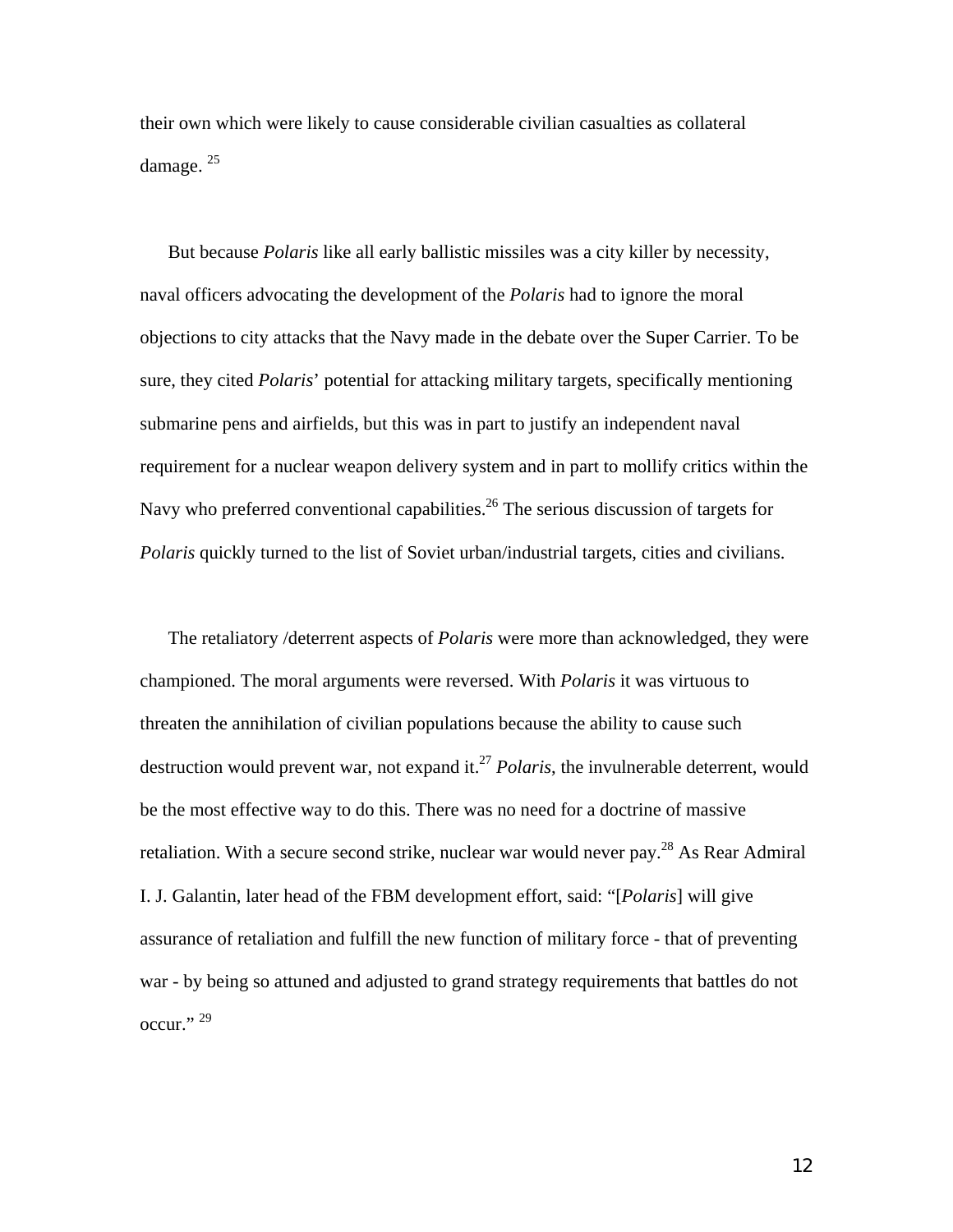The Slide Away from MAD

 Although a Joint Targeting Planning Staff for nuclear weapons was established in August 1960, the shape of the U.S. nuclear weapon programs remained very much influenced by uncoordinated service initiatives.<sup>30</sup> The Navy in calculating the number of SLBMs (submarines) to acquire sought enough to attack all potential Soviet targets irrespective of the coverage of same targets by Air Force land-based ballistic missile and bombers.<sup>31</sup> Both the Air Force and the Navy planned follow-on strategic systems independently of each other. And both services pursued vigorous technology improvement efforts to make their systems more survivable and more accurate.

 The *Polaris* had A-1, A-2 and A-3 versions and was succeeded by first the *Poseidon* and then the *Trident* D-4 and D-5 missiles. The *Polaris* A-2 achieved the range goals originally set for *Polaris* while the A-3 had increased range and multiple nuclear warheads that could thwart early Soviet anti-ballistic missile defenses. Poseidon increased the range still further, had improved accuracy, and added multiple independently targetable warheads that assured penetration of more advanced Soviet defenses. The *Trident* versions improved range and accuracy still further. By the time *Trident* D-5 was deployed, the hard target capabilities of the FBM, achieved gradually, were generally acknowledged.<sup>32</sup>

 Within the Navy there was a debate between those who wanted technology improvements in the FBM system merely to protect its assured destruction role and those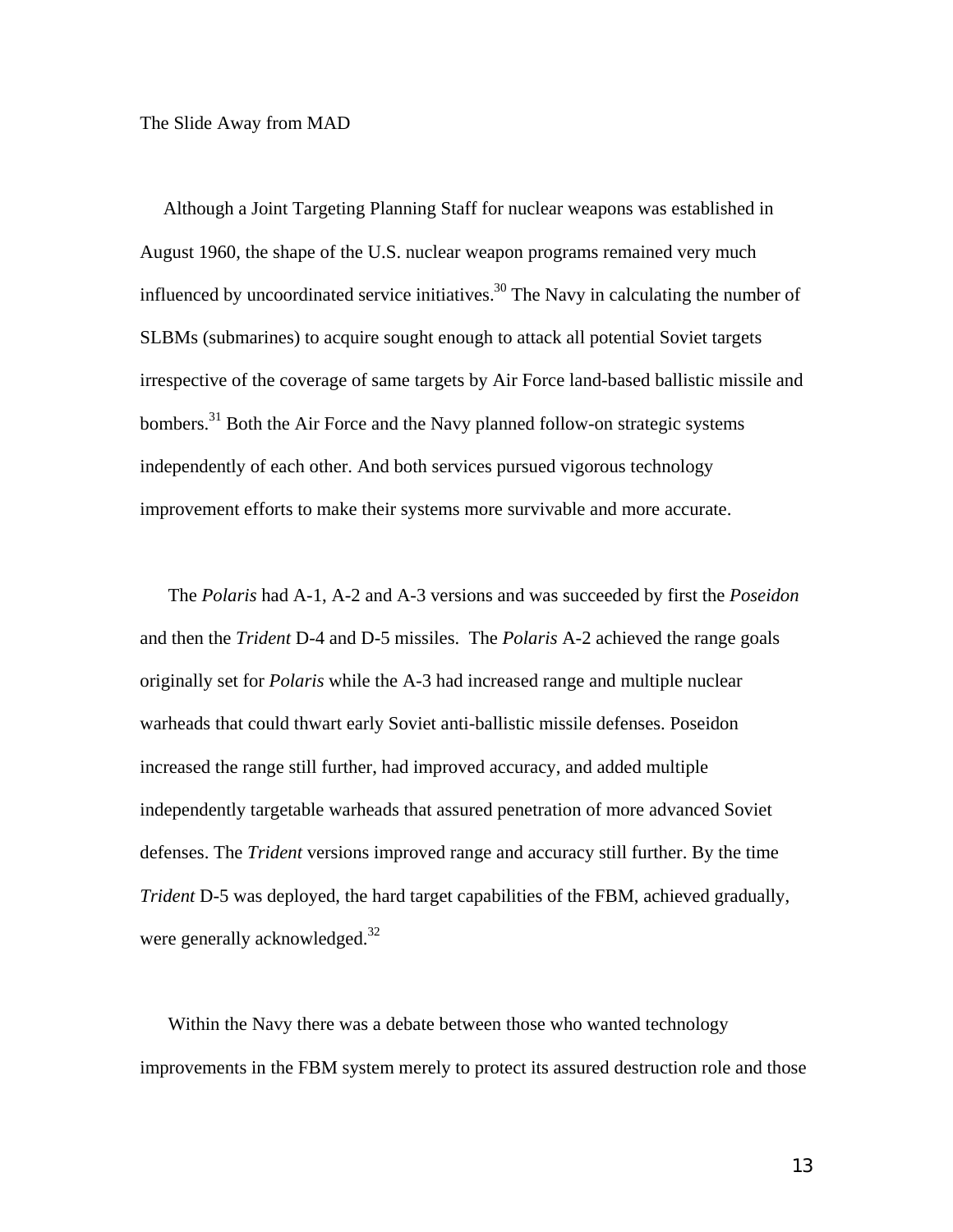who wanted the Navy to gain significant counterforce capabilities.<sup>33</sup> The long time director of the FBM's development agency, the Navy's Special Projects Office (later the Strategic Systems Projects Office), Vice Admiral Levering Smith, in particular, sought to constrain the push toward a hard target killing requirements for SLBMs that was advocated within the Navy's staff and Secretariat. Smith thought that an invulnerable and guaranteed to succeed second strike was sufficient to prevent a Soviet attack.<sup>[34](#page-17-30)</sup>

 But not everyone agreed that Mutual Assured Destruction was the most desirable strategic doctrine. From the beginning, there were officers and officials in and out of the Navy who did not want to trust the nation's fate to the logic of mutual hostage taking and the rational calculations of the Soviet leadership.<sup>35</sup> Although debates raged over every effort to build ballistic missile defense, the Navy quietly pursued anti-submarine warfare with apparently great and persistent success. The Navy achieved operational dominance over Soviet submarines in the early 1960s and maintained it for more than two decades.<sup>[36](#page-17-22)</sup> Nominally focused on keeping the sea lanes to Europe open, this anti-submarine warfare capability obviously could be used against Soviet ballistic missile submarines; and it was. Here the argument was that our bombers and command facilities had to be protected against a surprise Soviet SLBM attack. As a Soviet ballistic missile submarine retreated under pressure back toward the apparent protection of Soviet shores, the U.S. antisubmarine effort followed. Indications are that the effort remained successful despite Soviet attempts to create Bastions for the safe operation of their missile carrying submarines. The Soviet submarines were in jeopardy no matter their mission. Although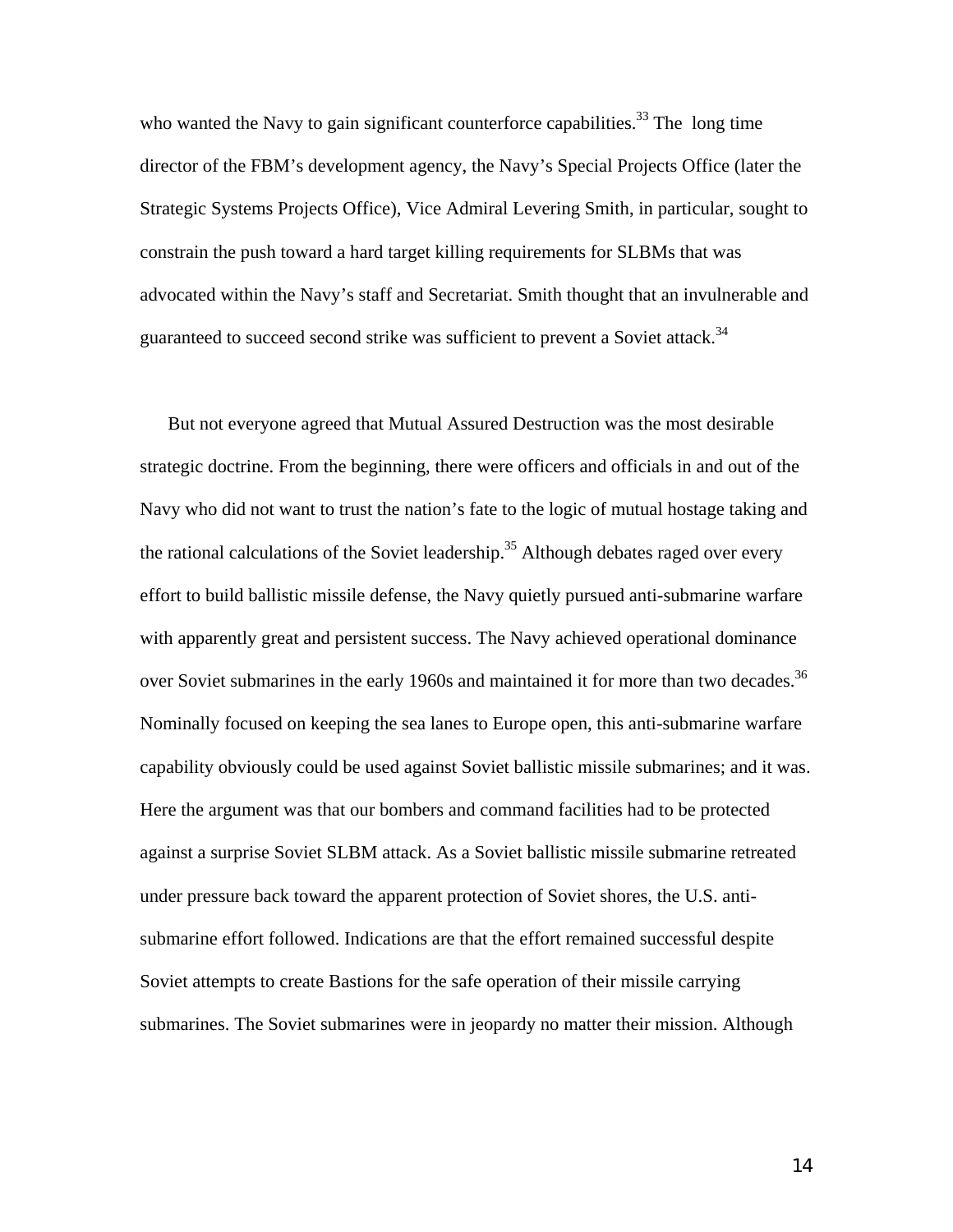unadvertised, the Navy, in essence, had developed the ability to place the Soviet's second strike continually at risk.<sup>37</sup>

 Without public declaration or full internal debate, the Navy had given the nation strategic options beyond MAD. The improvements obtained in SLBM accuracy, advances achieved in submarine communications, and the significant anti-submarine warfare advantage achieved by the Navy provided preemption and war fighting possibilities that earlier in the Cold War simply did not exist. Because MAD remained the official policy, it was quite rare and controversial for officials to discuss these new options openly and clearly[.38](#page-17-33) Yet, any fair assessment of the capacity of American strategic forces from the 1970s on could not ignore the reality. The U.S. had the capability to do more than absorb a nuclear attack and retaliate with a devastating counter strike. [39](#page-17-34)

 Technological opportunities were seized. *Polaris* was a very secure retaliatory system, the key component of a MAD strategy. *Trident* is all that plus the formerly unthinkable - the possibility of throwing a disarming first blow - a coordinated, preemptive strike against all Soviet strategic systems. The Soviet Union was attempting to respond by building quieter submarines and mobile land-based missiles when the Cold War ended with the collapse of Communism and the disintegration of the Soviet empire.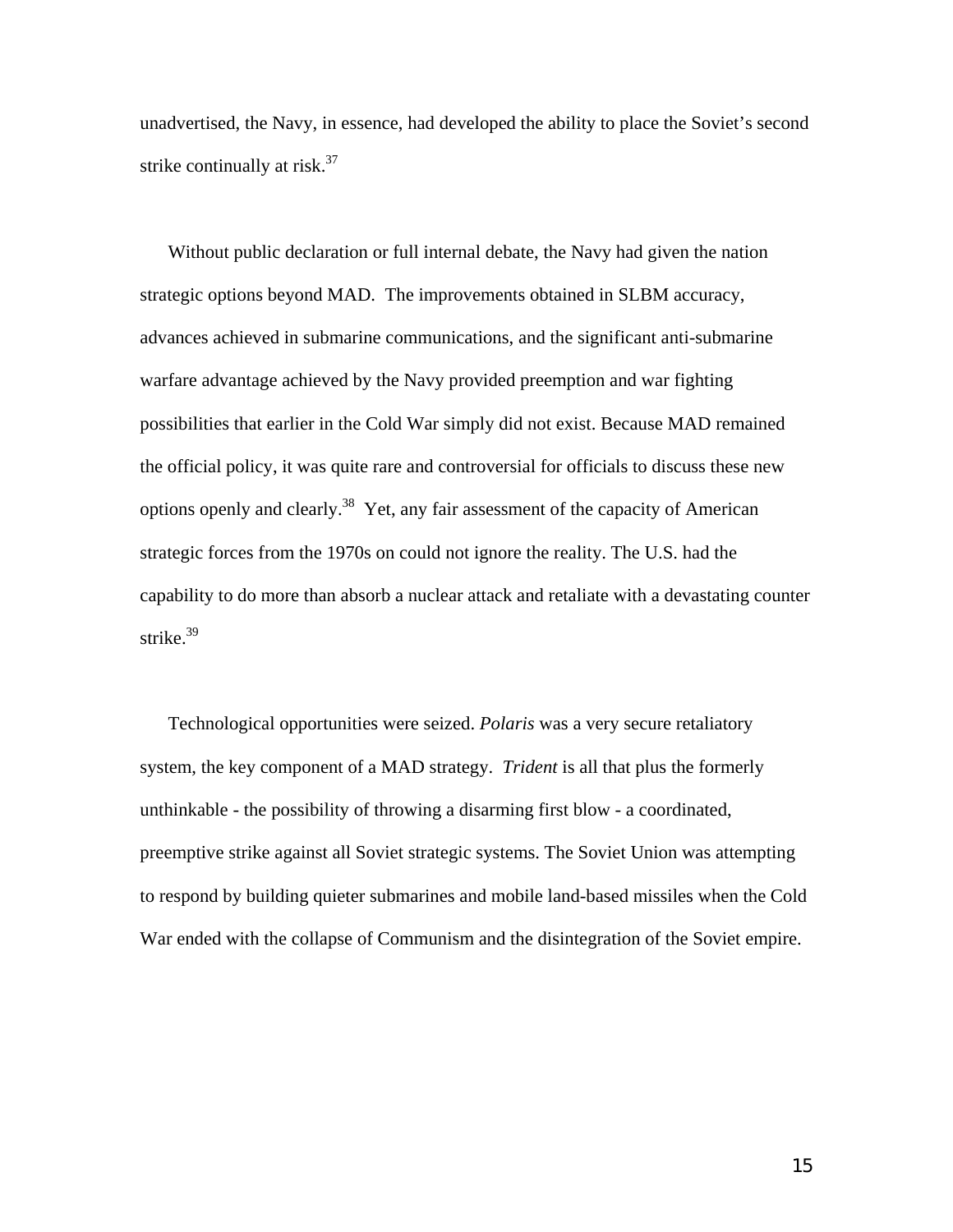## ENDNOTES

 $2^{2}$  David Mosher, "The Hunt for Small Potatoes: Savings in Nuclear Deterrence Forces," in Cindy Williams, editor, Holding the Line: U. S. Defense Alternatives for the Early  $21<sup>st</sup>$  Century (Cambridge, MA; MIT Press, 2001), pp. 119-140.

<sup>3</sup> Harvey M. Sapolsky, Science and the Navy: The History of the Office of Naval Research (Princeton, NJ: Princeton University Press, 1990), pp. 11-19.

4 Ibid.

 $<sup>5</sup>$  For a discussion of the Navy's initial attempts to have a nuclear bomber see John Hayward and C.W.</sup> Borklund, Bluejacket Admiral (Annapolis, Naval Institute Press: 2000).

<sup>6</sup> Jeffrey G. Barlow, *Revolt of the Admirals: The Fight for Naval Aviation, 1945-1950* (Washington, DC: Naval Historical Center, Department of the Navy, 1994); Paul Y. Hammond, "Super Carriers and B-36 Bombers: Appropriations, Strategy, and Politics," in Harold Stein, editor, American Civil-Military Decisions (Birmingham, AL: University of Alabama Press, 1961), pp. .

 $^7$  Andrew P. N. Erdmann, "'War No Longer Has Any Logic Whatever': Dwight D. Eisenhower and the Thermonuclear Revolution," in John Lewis Gaddis, editor, Coldwar Statesmen Confront the Bomb: Nuclear Diplomacy Since 1945 (New York, NY: Oxford University Press, 1999), p. 109.

<sup>8</sup> Sapolsky, The Polaris System Development, pp. 7, 21-24.

<sup>9</sup> Sapolsky, The Polaris System Development, pp. 28-29.; Also William F. Whitamore, "Military Operations Research - A Personal Retrospect," Operations Research Vol. 9 (March-April), p. 263.

<sup>10</sup> Captain Dominic A. Paolucci, USN (Ret.), "The Development of Navy Strategic Offensive and Defensive Systems," US Naval Institute Proceedings (May 1970), p. 215.

<sup>11</sup> Desmond J. Ball, "The Counterforce Potential of American SLBM Systems," Journal of Peace Research Volume XIV, No. 1 (1977), p. 25, citing interview with Admiral Burke. Also Sapolsky, The Polaris System Development, pp. 160-191.

 $12$  The idea of surface ships as ballistic missile carriers persisted into the 1960s. See Thomas Connolly, "The Ballistic Missile Surface Force," US Naval Institute Proceedings (June 1964), pp. 41-47.

<sup>13</sup> Robert R. Bowie and Richard Immerman, Waging Peace: How Eisenhower Shaped an Enduring Cold War Strategy (New York, NY: Oxford University Press, 1998), pp. 41-52; Erdmann, "'War No Longer Has Any Logic Whatever': Dwight D. Eisenhower and the Thermonuclear Revolution," op. cit. Note the objections, Commander Laurence. B. Green and Commander John H. Burt, "Massive Retaliation: Salvation or ----?" US Naval Institute Proceedings (October 1958), pp. 23-28.

<sup>14</sup> Captain Dominic A. Paolucci, "Poseidon and Minuteman: Either, Or; Neither, Nor?" US Naval Institute Proceedings (August 1968), p. 49.

 $\overline{a}$ <sup>1</sup> For a detailed history of the Polaris development and the politics that lay behind it see my Polaris System Development: Bureaucratic and Programmatic Success in Government (Cambridge, MA: Harvard University Press, 1972).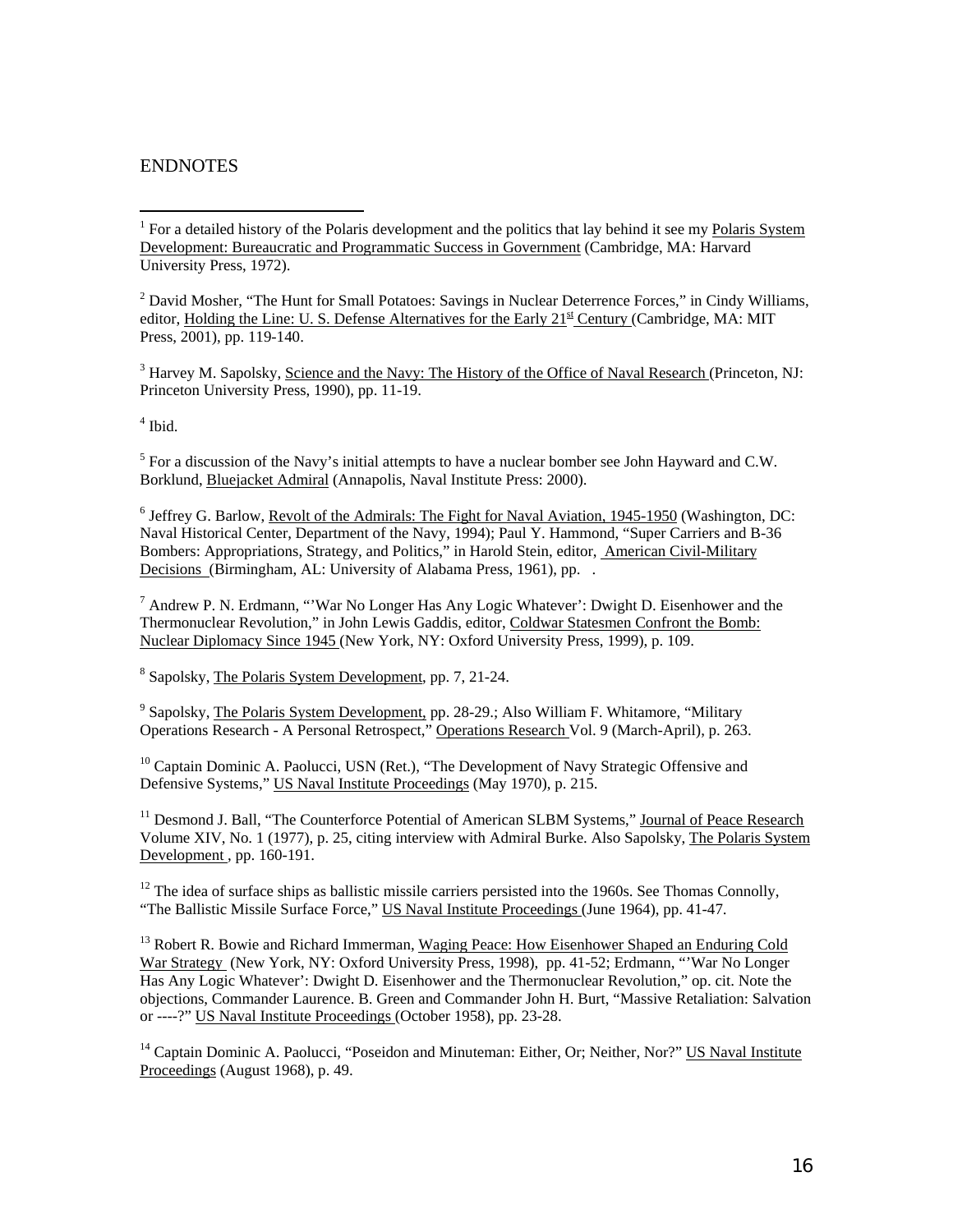<sup>15</sup> Roy Beavers, "Seapower and Geopolitics in the Missile Age," US Naval Institute Proceedings (June 1959), p.41; Hanson W. Baldwin, "Stalemate - Or? US Naval Institute Proceedings (April 1964), pp. 48- 55."This line of argumentation continued even as SLBMs evolved. See Paolucci, "The Development of Navy Strategic Offensive and Defensive Systems," P.223.

<sup>16</sup> Owen R. Cote, Jr., The Third Battle: Innovation in the U.S. Navy's Silent Cold War Struggle with Soviet Submarines (Newport, RI: Naval War College Press, 2002); Paolucci, "Poseidon and Minuteman: Either, Or; Neither, Nor?" op.cit.; Admiral Claude Ricketts, "Naval Power - Present and Future," US Naval Institute Proceedings (January 1963), p. 38. Some claimed the advantage for all sea based weapons, those delivered by carrier aircraft or seaplanes as well as submarines, James H. Smith, Jr., "Mobile Sea Base Systems in Nuclear Warfare," US Naval Institute Proceedings (February 1955), pp. 131-135.

<sup>17</sup> Quoted in Norman Polmar and Captain Dominic A. Paolucci, USN (Ret.), "Sea-based 'Strategic' Weapons for the 1980s and Beyond," US Naval Institute Proceedings (May 1978), p107.

<sup>18</sup> Commander P. H. Backus, "Finite Deterrence, Controlled Retaliation," US Naval Institute Proceedings (March 1959), pp. 23-29; Commander Paul H. Backus, USN (Ret.), "The Vulnerable Homeland," US Naval Institute Proceedings (December 1970), pp. 19-22.

<sup>19</sup> Sapolsky, The Polaris System Development, pp. 238-240.

 $^{20}$  Backus, "The Vulnerable Homeland," op. cit.; Ball, "The Counterforce Potential of American SLBM Systems," p. 24.

 $21$  Commander Ralph E. Williams, "Task for Today: Security Through Seapower," US Naval Institute Proceedings (March 1958), p. 24.

 $^{22}$  Backus, "Finite Deterrence, Controlled Retaliation," op. cit.; Lieutenant George E. Love, "Deterrence -The Next 20 Years," US Naval Institute Proceedings (November 1961), pp. 51-59. Naval officers were eager to take the challenge that a more flexible response strategy embraced. See Commander Malcolm W. Cagle, "Sea Power and Limited War," US Naval Institute Proceedings ( July 1958), pp. 23-27; Captain George L. Rearing, "The Atom, the Navy and Limited War," US Naval Institute Proceedings (February 1962), pp. 50-57, and Captain Carl H. Amme, "Naval Strategy and the New Frontier," US Naval Institute Proceedings (March 1962), pp. 23-33.

<sup>23</sup> Rear Admiral I. J. Galantin, "The Future of Nuclear-Powered Submarines," US Naval Institute Proceedings (June 1958) p. 23 expresses an early version of the so called competitive strategy of forces the Soviets to spend scarce resources on defensive measures. See also testimony of Rear Admiral Levering Smith, US Congress. Senate. Committee on Armed Services. Undersea Long Range Missile: Hearings before the Ad Hoc Research and Development Subcommittee.  $92<sup>nd</sup> Cong., 2<sup>nd</sup> Sess., March 23, 1972. p.$ 3211; testimony of Vice Admiral Philip Beshany, US Congress. Senate. Committee on Armed Services. Undersea Long Range Missile: Hearings before the Ad Hoc Research and Development Subcommittee.  $92<sup>nd</sup> Cong., 2<sup>nd</sup> Sess., March 22, 1972, p. 3143.$ 

<sup>24</sup> Rear Admiral R. A. Ofstie, "Strategic Air Warfare," US Naval Institute Proceedings (June 1951), p. 59. These arguments persisted among naval officers well into the 1950s , see Commander Malcolm A. Cagle 1957 Naval Institute Prize Essay "A Philosophy for Naval Atomic Warfare," US Naval Institute Proceedings (March1957), pp. 249-258 which quotes favorably Rear Admiral Ofstie's famous 1949 testimony attacking Air Force strategy as immoral.

<sup>25</sup> The quest for a nuclear capacity for naval aviation is described by participants in Jerry Miller, Nuclear Weapons and Aircraft Carriers: How the Bomb Saved Naval Aviation (Washington, DC: Smithsonian Institution Press, 2001) and Hayward and Borklund, Bluejacket Admiral: The Navy Career of Chick Hayward, op. cit.